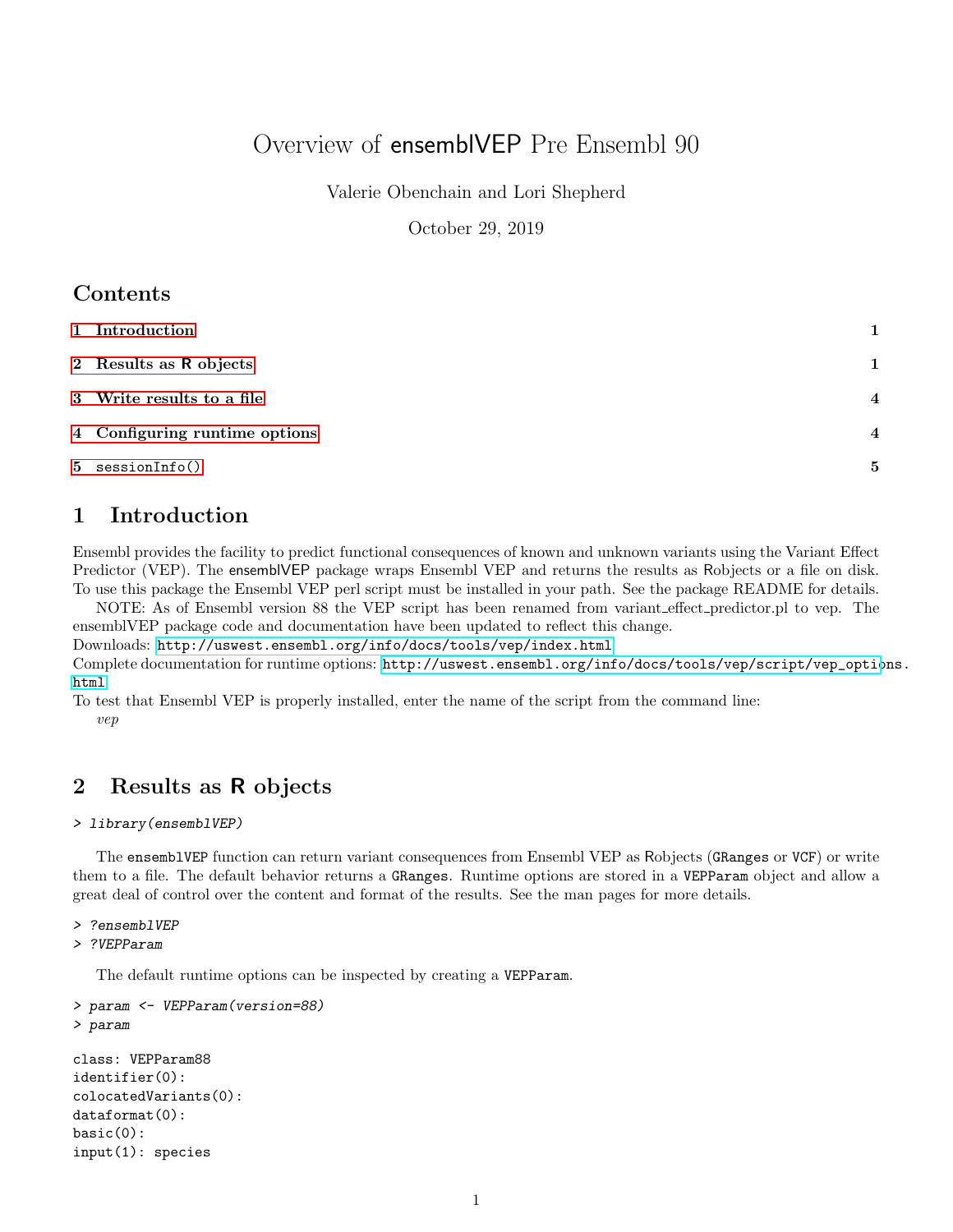```
cache(3): dir, dir_cache, dir_plugins
output(1): terms
filterqc(0):
database(1): database
advanced(1): buffer_size
version: 88
scriptPath:
> basic(param)
$verbose
[1] FALSE
$quiet
[1] FALSE
$no_progress
[1] FALSE
$config
character(0)
$everything
[1] FALSE
$fork
numeric(0)
```
Using a vcf file from VariantAnnotation as input, we query Ensembl VEP with the default runtime parameters.

```
> fl <- system.file("extdata", "gl_chr1.vcf", package="VariantAnnotation")
> gr <- ensemblVEP(fl)
```
Consequence data are parsed into the metadata columns of the GRanges. To control the type and amount of data returned see the options in output(VEPParam()).

| > head $(gr, 3)$                                        |                                                       |                                                       |                                                     |                                     |                |  |  |  |  |
|---------------------------------------------------------|-------------------------------------------------------|-------------------------------------------------------|-----------------------------------------------------|-------------------------------------|----------------|--|--|--|--|
| GRanges object with 3 ranges and 23 metadata columns:   |                                                       |                                                       |                                                     |                                     |                |  |  |  |  |
|                                                         | seqnames                                              |                                                       | ranges strand                                       | Allele                              |                |  |  |  |  |
|                                                         | $R1e$                                                 |                                                       | <iranges> <rle>   <factor></factor></rle></iranges> |                                     |                |  |  |  |  |
| rs6054257                                               | 20 [                                                  | 14370]<br>14370,                                      | $\ast$                                              | A                                   |                |  |  |  |  |
| 20:17330_T/A                                            | 20 <sub>1</sub>                                       | 17330,                                                | 17330]<br>$*1$                                      | A                                   |                |  |  |  |  |
| rs6040355                                               |                                                       | 20 [1110696, 1110696]                                 | $\ast$                                              | G                                   |                |  |  |  |  |
|                                                         |                                                       | Consequence                                           | IMPACT<br>SYMBOL                                    |                                     | Gene           |  |  |  |  |
|                                                         | <factor> <factor> <factor></factor></factor></factor> | <factor></factor>                                     |                                                     |                                     |                |  |  |  |  |
| rs6054257                                               |                                                       | intergenic_variant MODIFIER                           | $<$ NA $>$                                          |                                     | $<$ NA $>$     |  |  |  |  |
| $20:17330$ _T/A                                         |                                                       | intergenic_variant MODIFIER                           | $<$ NA $>$                                          |                                     | $<$ NA $>$     |  |  |  |  |
|                                                         |                                                       | rs6040355 upstream_gene_variant MODIFIER              |                                                     | PSMF1 ENSG00000125818               |                |  |  |  |  |
|                                                         | Feature_type                                          | Feature                                               |                                                     | <b>BIOTYPE</b>                      | <b>F.XON</b>   |  |  |  |  |
|                                                         | <factor></factor>                                     | <factor></factor>                                     |                                                     | <factor> <factor></factor></factor> |                |  |  |  |  |
| rs6054257                                               | $<$ NA $>$                                            | $<$ NA $>$                                            |                                                     | $<$ NA $>$                          | $<$ NA $>$     |  |  |  |  |
| 20:17330_T/A                                            | $<$ NA $>$                                            | $<$ NA $>$                                            |                                                     | $<$ NA $>$                          | $<$ NA $>$     |  |  |  |  |
| rs6040355                                               |                                                       | Transcript ENST00000479715 processed_transcript       |                                                     |                                     | $<$ NA $>$     |  |  |  |  |
|                                                         | INTRON                                                | HGVSc                                                 | HGVSp cDNA_position CDS_position                    |                                     |                |  |  |  |  |
|                                                         |                                                       | <factor> <factor> <factor></factor></factor></factor> | <factor></factor>                                   | $factor$                            |                |  |  |  |  |
| rs6054257                                               | $<$ NA $>$                                            | $<$ NA $>$<br>$<$ NA $>$                              | $<$ NA $>$                                          |                                     | $<$ NA $>$     |  |  |  |  |
| $20:17330$ _T/A                                         | $<$ NA $>$                                            | $<$ NA $>$<br>$<$ NA $>$                              | $<$ NA $>$                                          |                                     | $<$ NA $>$     |  |  |  |  |
| rs6040355                                               | $<$ NA $>$                                            | $<$ NA $>$<br>$<$ NA $>$                              | $<$ NA $>$                                          |                                     | $<$ NA $>$     |  |  |  |  |
| Protein_position Amino_acids  Codons Existing_variation |                                                       |                                                       |                                                     |                                     |                |  |  |  |  |
|                                                         |                                                       | <factor> <factor><factor></factor></factor></factor>  |                                                     |                                     | $<$ factor $>$ |  |  |  |  |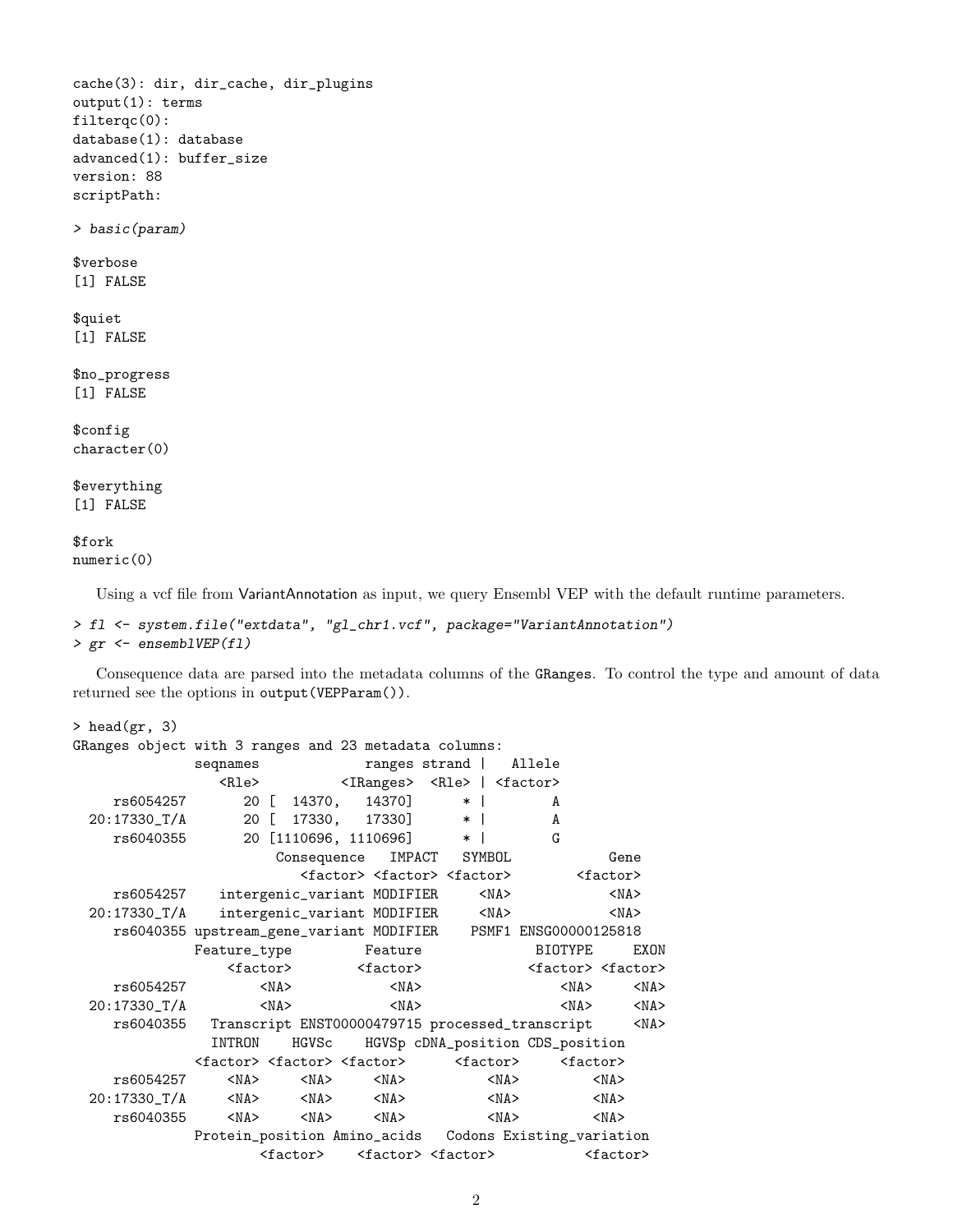| rs6054257       |                 | $<$ NA $>$                                            | $<$ NA $>$ |                     | $<$ NA $>$        |                 | $<$ NA $>$ |
|-----------------|-----------------|-------------------------------------------------------|------------|---------------------|-------------------|-----------------|------------|
| $20:17330$ _T/A |                 | $<$ NA $>$                                            | $<$ NA $>$ |                     | $<$ NA $>$        |                 | $<$ NA $>$ |
| rs6040355       |                 | $<$ NA $>$                                            | $<$ NA $>$ |                     | $<$ NA $>$        |                 | $<$ NA $>$ |
|                 | <b>DISTANCE</b> | STRAND                                                |            | FLAGS SYMBOL_SOURCE |                   | HGNC_ID         |            |
|                 |                 | <factor> <factor> <factor></factor></factor></factor> |            |                     | <factor></factor> | $factor$        |            |
| rs6054257       | $<$ NA $>$      | $<$ NA $>$                                            | $<$ NA $>$ |                     | $<$ NA $>$        | $<$ NA $>$      |            |
| $20:17330$ _T/A | $<$ NA $>$      | $<$ NA $>$                                            | $<$ NA $>$ |                     | $<$ NA $>$        | $<$ NA $>$      |            |
| rs6040355       | 2610            |                                                       | $<$ NA $>$ |                     |                   | HGNC HGNC: 9571 |            |
|                 |                 |                                                       |            |                     |                   |                 |            |

```
seqinfo: 1 sequence from genome
```
Next we use a vcf of structural variants as input

```
> fl <- system.file("extdata", "structural.vcf", package="VariantAnnotation")
```
and request that a VCF object be returned by setting the vcf option in the dataformat slot to TRUE.

```
> param <- VEPParam(dataformat=c(vcf=TRUE), version=88)
```
An call to ensemblVEP results in an error.

> vcf <- ensemblVEP(fl, param) 2012-12-03 16:40:55 - Starting... ERROR: Could not detect input file format

In most situations Ensembl VEP can auto-detect the input format. In this case, however, it cannot so we explicitly set the format option to 'vcf'.

```
> input(param)$format <- "vcf"
```
Try again.

```
> vep <- ensemblVEP(fl, param)
```
Success! When a VCF is returned, consequence data are included as an unparsed INFO column labeled CSQ.

```
> info(vep)$CSQ
```
CharacterList of length 0

The parseCSQToGRanges function parses these data into a GRanges. When the rownames of the original VCF are provided as VCFRowID a metadata column of the same name is included in the output.

```
> vcf <- readVcf(fl, "hg19")
> csq <- parseCSQToGRanges(vep, VCFRowID=rownames(vcf))
> head(csq, 3)GRanges object with 0 ranges and 23 metadata columns:
  seqnames ranges strand | Allele Consequence IMPACT SYMBOL
     <Rle> <IRanges> <Rle> | <character> <character> <character> <character>
        Gene Feature_type Feature BIOTYPE EXON INTRON
  <character> <character> <character> <character> <character> <character>
        HGVSc HGVSp cDNA_position CDS_position Protein_position
  <character> <character> <character> <character> <character>
  Amino_acids Codons Existing_variation DISTANCE STRAND
  <character> <character> <character> <character> <character>
       FLAGS SYMBOL_SOURCE HGNC_ID
  <character> <character> <character>
  -------
 seqinfo: no sequences
```
The VCFRowID columns maps the expanded CSQ data back to the rows in the VCF object. This index can be used to subset the original VCF.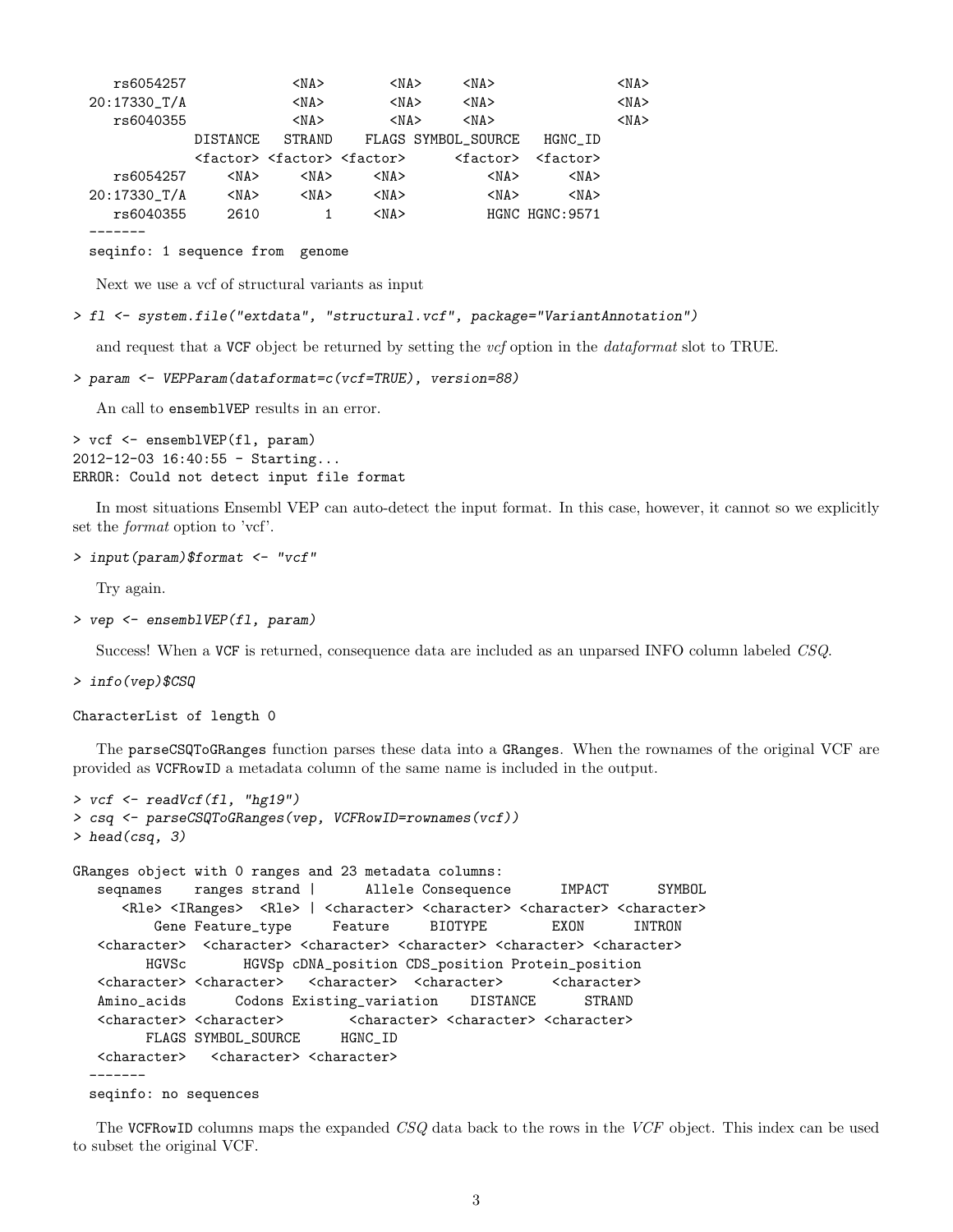```
> vcf[csq$"VCFRowID"]
class: CollapsedVCF
dim: 0 1
rowRanges(vcf):
 GRanges with 5 metadata columns: paramRangeID, REF, ALT, QUAL, FILTER
info(vcf):
 DFrame with 10 columns: BKPTID, CIEND, CIPOS, END, HOMLEN, HOMSEQ, IMPR...
info(header(vcf)):
           Number Type Description
  BKPTID . String ID of the assembled alternate allele in the asse...
  CIEND 2 Integer Confidence interval around END for imprecise var...
  CIPOS 2 Integer Confidence interval around POS for imprecise var...
  END 1 Integer End position of the variant described in this re...
  HOMLEN . Integer Length of base pair identical micro-homology at ...
  HOMSEQ . String Sequence of base pair identical micro-homology a...
  IMPRECISE 0 Flag Imprecise structural variation
  MEINFO 4 String Mobile element info of the form NAME, START, END, P...
  SVLEN . Integer Difference in length between REF and ALT alleles
  SVTYPE 1 String Type of structural variant
geno(vcf):
 SimpleList of length 4: GT, GQ, CN, CNQ
geno(header(vcf)):
      Number Type Description
  GT 1 String Genotype
  GQ 1 Float Genotype quality
  CN 1 Integer Copy number genotype for imprecise events
  CNQ 1 Float Copy number genotype quality for imprecise events
```
## <span id="page-3-0"></span>3 Write results to a file

In the previous section we saw Ensembl VEP results returned as R objects in the workspace. Alternatively, these results can be written directly to a file. The flag that controls how the data are returned is the *output file* flag in the *input* options.

When *output\_file* is an empty character (default), the results are returned as either a *GRanges* or *VCF* object.

```
> input(param)$output_file
```
character(0)

To write results directly to a file, specify a file name for the *output* file flag.

```
> input(param)$output_file <- "/mypath/myfile"
```
The file can be written as a vcf or gvf by setting the options in the dataformat slot to TRUE. If neither of vcf or gvf are TRUE the file is written out as tab delimited.

```
> ## Write a vcf file to myfile.vcf:
> myparam <- VEPParam(dataformat=c(vcf=TRUE),
                     input=c(output_file="/path/myfile.vcf"), version=88)
> ## Write a gvf file to myfile.gvf:
> myparam <- VEPParam(dataformat=c(gvf=TRUE),
+ input=c(output_file="/path/myfile.gvf"), version=88)
> ## Write a tab delimited file to myfile.txt:
> myparam <- VEPParam(input=c(output_file="/path/myfile.txt"), version=88)
```
## <span id="page-3-1"></span>4 Configuring runtime options

The Ensembl VEP web page has complete descriptions of all runtime options. [http://uswest.ensembl.org/info/](http://uswest.ensembl.org/info/docs/tools/vep/script/vep_options.html) [docs/tools/vep/script/vep\\_options.html](http://uswest.ensembl.org/info/docs/tools/vep/script/vep_options.html) Below are examples of how to configure the runtime options in the VEP-Param for specific situations. Investigate the differences in results using a sample file from VariantAnnotation.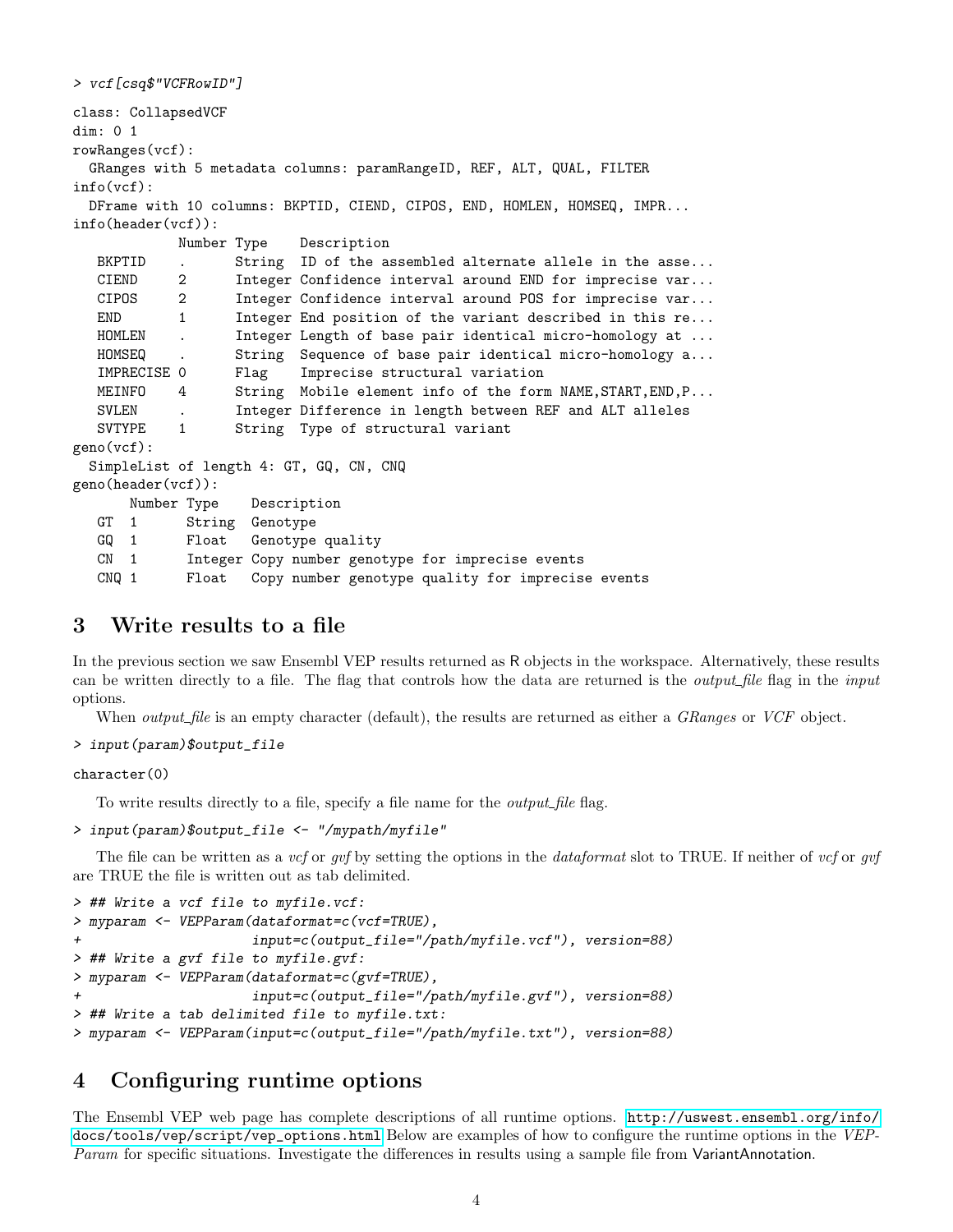> fl <- system.file("extdata", "ex2.vcf", package="VariantAnnotation")

• Add regulatory region consequences:

```
> param <- VEPParam(output=c(regulatory=TRUE), version=88)
> gr <- ensemblVEP(fl, param)
```
Specify input file format as VCF, add HGNC gene identifiers, output SO consequence terms:

```
> param <- VEPParam(input=c(format="vcf"),
                 output=c(terms="so"),
+ identifiers=c(symbol=TRUE), version=88)
> gr <- ensemblVEP(fl, param)
```
Check for co-located variants, output only coding sequence consequences, output HGVS names:

```
> param <- VEPParam(filterqc=c(coding_only=TRUE),
+ colocatedVariants=c(check_existing=TRUE),
+ identifiers=c(symbol=TRUE), version=88)
> gr <- ensemblVEP(fl, param)
```
Add SIFT score and prediction, PolyPhen prediction only, output results as VCF:

```
fl <- system.file("extdata", "chr22.vcf.gz", package="VariantAnnotation")
param <- VEPParam(output=c(sift="b", polyphen="p"),
                 dataformat=c(vcf=TRUE), version=88)
vcf <- ensemblVEP(fl, param)
csq <- parseCSQToGRanges(vcf)
> head(levels(mcols(csq)$SIFT))
[1] "deleterious(0.01)" "deleterious(0.02)" "deleterious(0.03)"
[4] "deleterious(0.04)" "deleterious(0.05)" "deleterious(0)"
> levels(mcols(csq)$PolyPhen)
[1] "benign" "possibly_damaging" "probably_damaging"
[4] "unknown"
```
### <span id="page-4-0"></span>5 sessionInfo()

[8] methods base

```
> sessionInfo()
R version 3.6.1 (2019-07-05)
Platform: x86_64-pc-linux-gnu (64-bit)
Running under: Ubuntu 18.04.3 LTS
Matrix products: default
BLAS: /home/biocbuild/bbs-3.10-bioc/R/lib/libRblas.so
LAPACK: /home/biocbuild/bbs-3.10-bioc/R/lib/libRlapack.so
locale:
 [1] LC_CTYPE=en_US.UTF-8 LC_NUMERIC=C
 [3] LC_TIME=en_US.UTF-8 LC_COLLATE=C
 [5] LC_MONETARY=en_US.UTF-8 LC_MESSAGES=en_US.UTF-8
 [7] LC_PAPER=en_US.UTF-8 LC_NAME=C
 [9] LC_ADDRESS=C LC_TELEPHONE=C
[11] LC_MEASUREMENT=en_US.UTF-8 LC_IDENTIFICATION=C
attached base packages:
[1] stats4 parallel stats graphics grDevices utils datasets
```